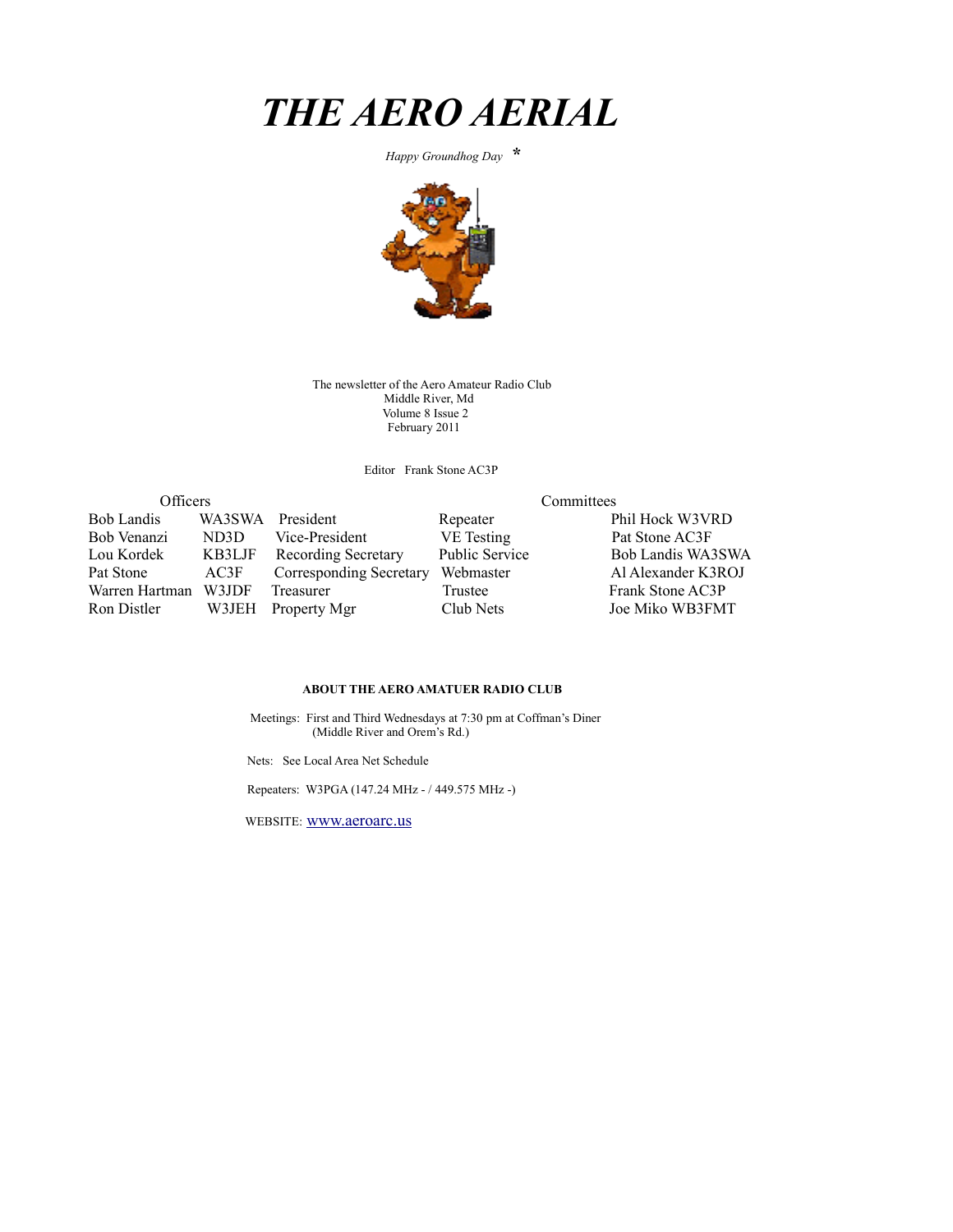# **LOCAL AREA NETS**

#### **Day Time Frequency (MHz) NET NAME**

| Daily      | $9 - 10$ am       | 147.03  | <b>ORIOLE</b> Net                |
|------------|-------------------|---------|----------------------------------|
| Daily      | $5:30 - 6$ pm     | 3.820   | Maryland Emergency Phone Net     |
| Daily      | $6:30 - 7$ pm     | 146.670 | <b>Baltimore Traffic Net</b>     |
| Daily      | 7 pm and 10 pm    | 3.643   | Maryland/DC/Delaware Traffic Net |
| $1st$ Tues | $7:30 \text{ pm}$ | 145.330 | <b>Baltimore ARES Net</b>        |
| $2nd$ Tues | $7:30 \text{ pm}$ | 146.670 | Baltimore County RACES Net       |
| $2nd$ Wed. | 8 pm              | 28.445  | <b>AERO ARC Net</b>              |
| $4th$ Wed  | 8 pm              | 147.240 | <b>AERO ARC Net</b>              |
| $5th$ Wed. | 8 pm              | 449.575 | <b>AERO ARC Net</b>              |

*The Aero Quantum Mechanics Net: Anytime any Frequency contact WB3FMT. The last one was on 449.575 MHz on Tuesday 8 pm on March 30<sup>t</sup> . Who knows where or when the next on may be?*

## **Aero Net Reports**

### **December**

#### **10 Meters: WB3FMT(NCS) AC3P W3JEH W3VRD**

#### **2 Meters: WB3FMT(NCS) AC3P/m AC3F /m KB3VAE W3JEH WB3LOT QTC1**

#### **70 Cm Net: WB3FMT(NCS) W3JEH AC3P W3VRD K3ROJ**

## **Station Activities**

**W3VRD** reports recent storms caused damage to his rotator. **W3JEH** repeater almost on the air. Ron has some audio issues to work out. **AC3P's** mobile platform is SK. Frank is now looking for a replacement. **KB3PGN** is back on duty in the nuthouse known as Annapolis.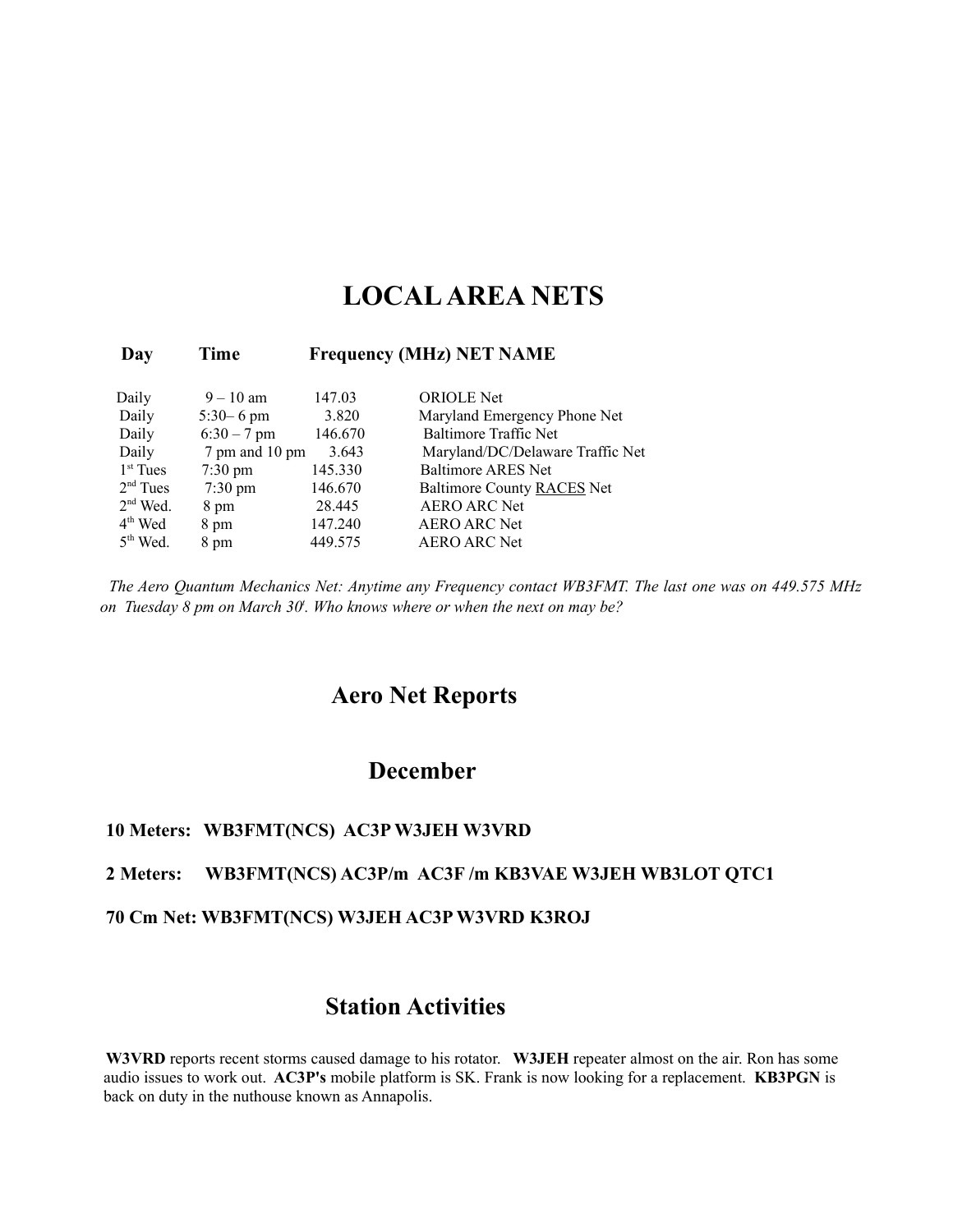# Aero ARC's 20 meter beam A History by Joe Miko WB3FMT

*PART II*

Antenna history provided by various senior club members recalls that the beam is approximately 40 years old. Per Warren the 20 meter antenna is at least 40 years old. (Circa 1970).



*Photo 4 is Al (K3ROJ) using the 20 meter beam in 1972.*

Al's stated that his first experience using the 20 meter beam was during Field Day in1972. This antenna works so well that many stations were asked to please stand by as we picked them out one at a time. Now since CW contacts are worth 2 points, the beam is usually left pointed west with all States being easily heard and operators working shifts to keep 20 meters going. One year when installing the beam and tower for Field Day, it was discovered the rotator motor needed replacement. The beam rested on the ground with the driven element facing up and when Field Day began, many stations were worked until the motor arrived. During the last few Field Day events, several CW stations were worked using direct solar power running about 3.5 watts. These contacts were worth extra points and easily worked thanks to this remarkable antenna. Ron W3JEH, has done an excellent job maintaining the beam since it is stored at his location in Perry Hall.

The 76 inch boom section (of the 20 meter antenna) was donated to the Aero ARC. Ralph and Warren got the driven and reflector elements made up of milled aircraft aluminum from a company in PA. In 1997 when the repairs were made, Ralph K3PHH (SK) and Ron W3JEHI went to the Dillsburg Aeroplane Works in Dillsbugh, PA and bought new sections of tubing in order to keep the dimensions of the antenna the same.

 The antenna sections are machined so well that the element sections fix inside one another without the need of set screws or clamps. Based on Ron's memory, the dimensions have always been the same, even after the repairs. The major differences are the elements are now in five sections versus the original three and the element tips are slightly smaller in diameter.

The club used to have three 40 foot Rohn towers (consisting of four 10 foot sections). In the old days the club used to construct the three towers and antennas the week before Field day to be used on another contest and left standing until field day.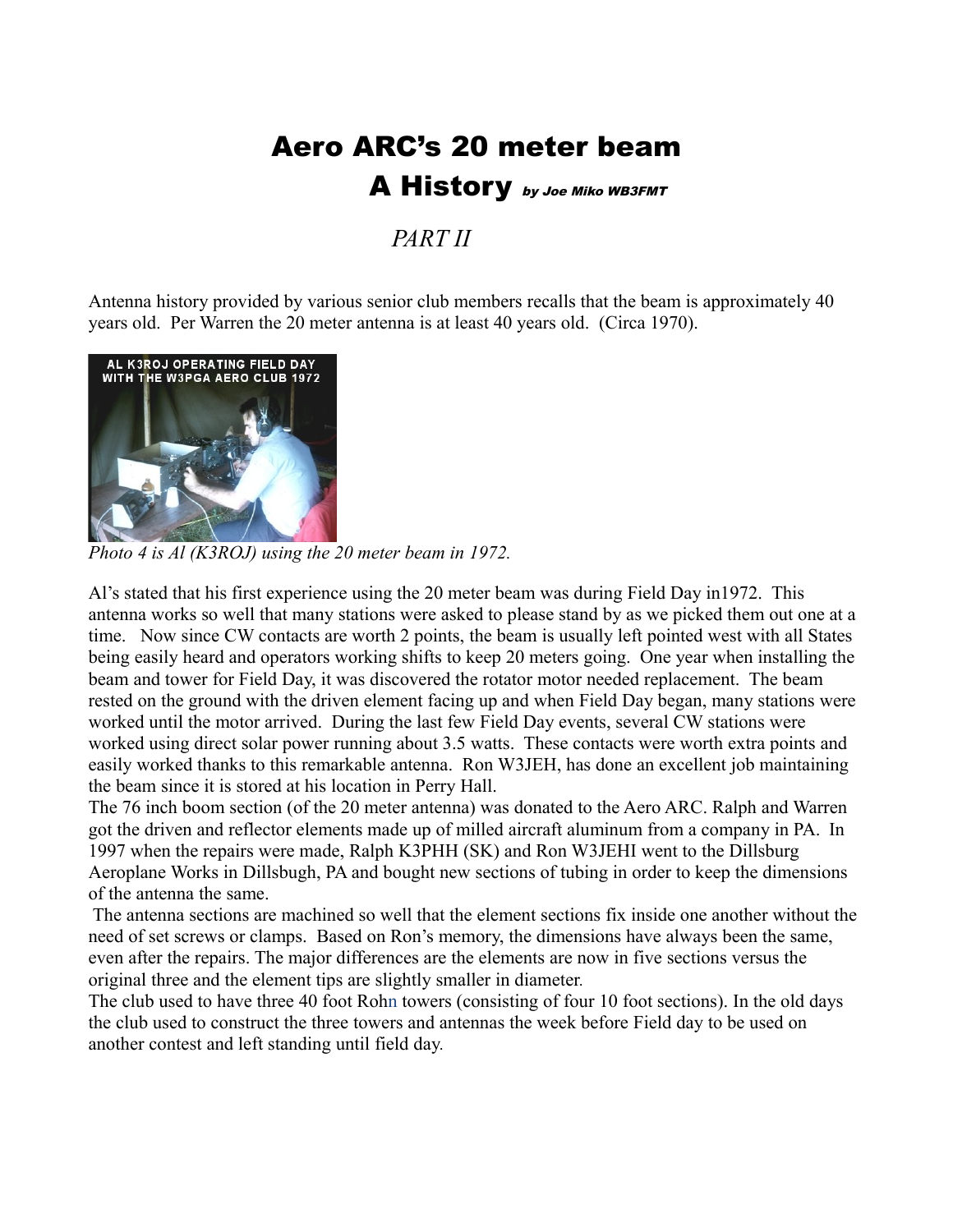

Photo 5 FD 2002 2002 2002 Photo 5 the Rohn tower assembled and ready to accept the 20 meter beam antenna. Field Day 2002.



#### Photo 7- Field Day 1999

By 2000 the club was down to two 40 foot towers, and by 2005 began using the military light towers (30 foot) crank up towers for the 20 meter beam. Currently the 20 meter beam is installed on the military crank up towers or the old BRATS Civil Defense crank up trailer tower.



Photo 8 (FD 2004) Photo 9 (FD 2005)

Photo 8 shows the 20 meter beam on top of the military light tower in this 2004 Field Day photo, photo 9 is from Field Day 2005.

The original design had each three tubing parts for each element. In 1997, due to damage, Ron salvaged as much of the elements as possible to keep the cost of replacing all the tubing. The elements now consist of 5 pieces of tubing plus the driven element has the gamma rod. The driven element parts are marked with red electrical tape and the reflector is marked with blue electrical tape. There are two bundles of tubing per element each wrapped in black electrical tape and stored on the side of my house in the usual spot. The boom has the gamma match capacitor box attached. All the hardware is with the elements. During the past 10 years (author's club membership) I have been present to the building and mounting of the 20 meter beam during Field Day activities. A few questions all ways arise, what goes where and is it a reflector or a director.

During a recent AERO net Ron (W3JEH) stated since he is able to house the antenna he volunteered to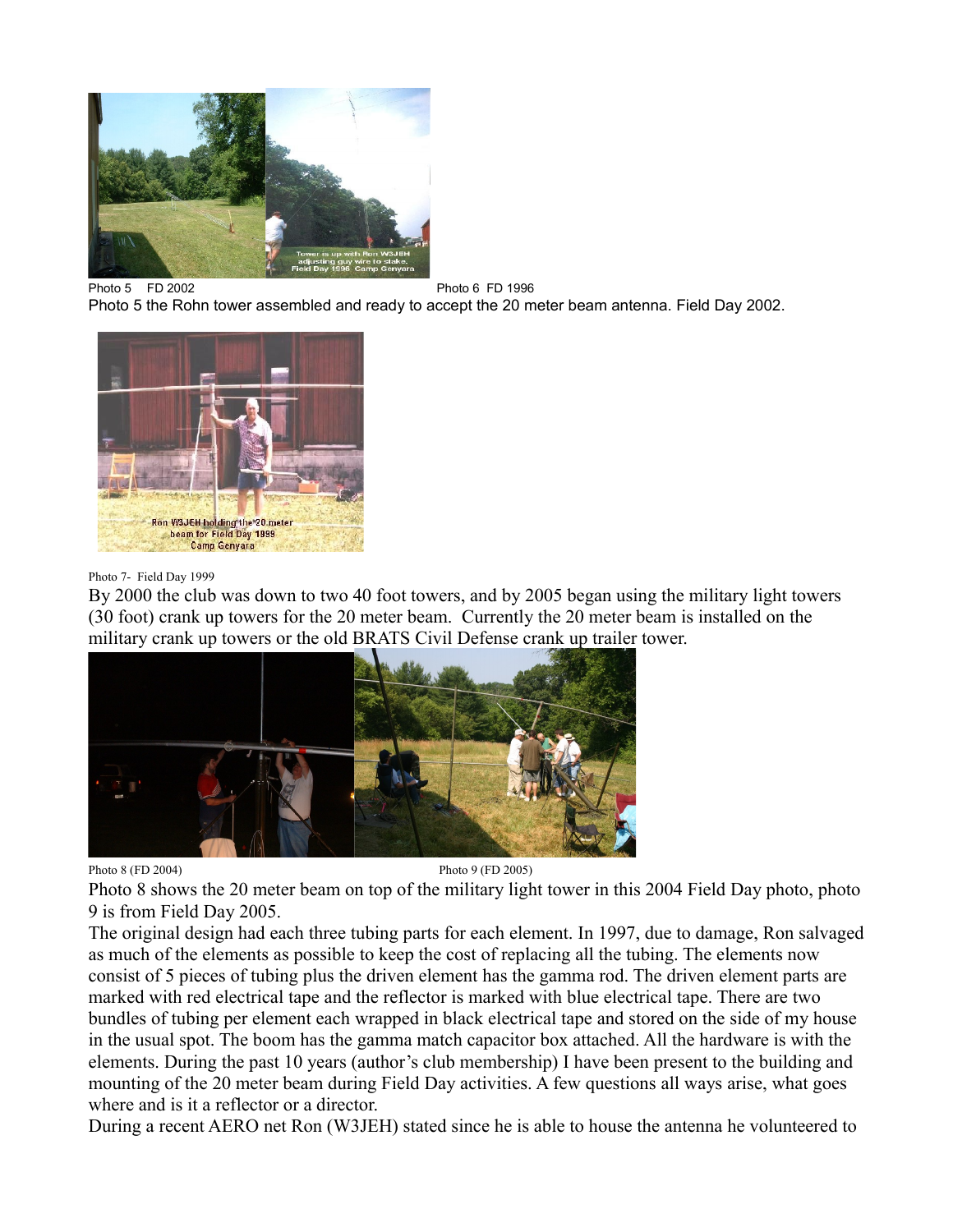re-spec the antenna and determine once and for all the mysterious question reflector or director? Ron provided the following information about the club's 20 meter beam.

- The spacing between the reflector and driven element is 75 inches (6' 3"). This is close to the optimized 80 inches.
- The driven element is 33' 6"" and the reflector is 35' 6". The reflector is approximately 5% larger than the driven element.
- The gamma rod is 49". The capacitor is nearly fully meshed. I believe the capacitance is 140 mmfd (no markings, just memory).
- The SWR readings were with the antenna at about 5 feet off the ground using an MFJ -269 HF/VHF/UHF SWR Analyzer w/fresh batteries.
- •
- $14.0 \text{ MHz} = 1.3$  $14.1 \text{ MHz} = 1.1$  $14.2 \text{ MHz} = 1.2$  $14.3 \text{ MHz} = 1.3$

Using table (Table 20.14) from ARRL Handbook 2000, the spacing between elements for a 20 meter Yagi Reflector 0 inches, Driven Element 80 inches and the Director 106 inches.

Using table (Table 20.5) from ARRL Handbook 2000, the dipole dimensions for Amateur Bands lists 20 Meters, 14.1 MHz with an overall length of 33 feet 2 inches, Leg Length 16 feet 7 inches. So the mystery is solved the 2 element beam consist of a Reflector and Driven Element. But how well does this 2 element antenna work. Well during the last 11 years (2000 thru 2010) the Aero radio club has worked Field Day from Camp Genyara, located near Maryland Line, Maryland off of Old York and Bond Road. (Long 76 37 2.7 W / Lat 39 42 3.7 N). During Field Day the club normally runs Class 3A in the Maryland District of Columbia (MDC) Section. Running these 3 HF transmitters we normally run the 20 meter beam, a G5RV multi-ban 40 – 10 meter dipole and either a multiband vertical or other dipoles cut for a specific band other than 20 meters.

The club operates on HF bands 80, 40, 20, 15 10 and UHF 6 and 2 meters. From 2000 through 2010 the club made 7,042 contacts on all bands all modes. Reviewing logging information from those years 2,287 contacts were made using the 20 meter beam. That's a 32.4% for all contacts using a 40 year old work horse. Impressive yes and with the help of Ron (W3JEH) and others it's continued maintenance and up keep to ensure an "Award Winning" antenna.

So if you are around for Field Day 2011 (weekend of June 25/26) stop by and operate the "BEAM" or listen for "W3PGA" from any of your convenient 50 States. (*Ed note: and Europe, Africa, Australia or New Zealand.).*

Joe Miko WB3FMT

N.B. I would thank all of the club members who provided technical and historical information about the 20 meter beam.

*Ed. Note That would be W3VRD W3JEH W3JDF and K3ROJ.*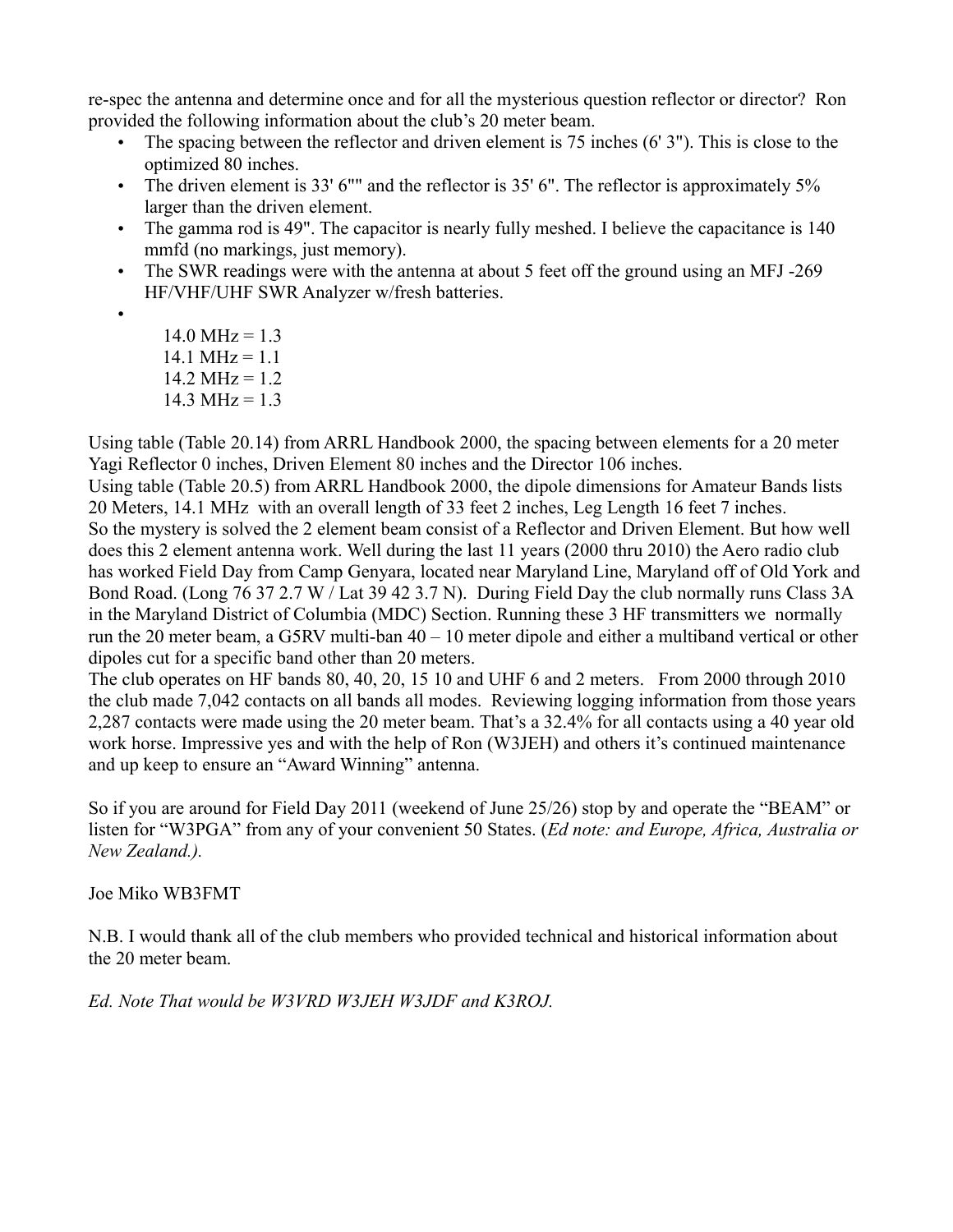# **From NASA**

Kim Newton 256-544-0034 Marshall Space Flight Center, Huntsville, Ala. [Kimberly.D.Newton@nasa.gov](mailto:Kimberly.D.Newton@nasa.gov) 01.19.11

RELEASE : 11-009

#### **NanoSail-D Ejects: NASA Seeks Amateur Radio Operators' Aid to Listen for Beacon Signal**

HUNTSVILLE, Ala. -- Wednesday, Jan. 19 at 11:30 a.m. EST, engineers at Marshall Space Flight Center in Huntsville, Ala., confirmed that the NanoSail-D nanosatellite ejected from Fast Affordable Scientific and Technology Satellite, FASTSAT. The ejection event occurred spontaneously and was identified this morning when engineers at the center analyzed onboard FASTSAT telemetry. The ejection of NanoSail-D also has been confirmed by ground-based satellite tracking assets.

Amateur ham operators are asked to listen for the signal to verify NanoSail-D is operating. This information should be sent to the NanoSail-D dashboard at: [http://nanosaild.engr.scu.edu/dashboard.htm.](http://nanosaild.engr.scu.edu/dashboard.htm) The NanoSail-D beacon signal can be found at 437.270 MHz.

The NanoSail-D science team is hopeful the nanosatellite is healthy and can complete its solar sail mission. After ejection, a timer within NanoSail-D begins a three-day countdown as the satellite orbits the Earth. Once the timer reaches zero, four booms will quickly deploy and the NanoSail-D sail will start to unfold to a 100-square-foot polymer sail. Within five seconds the sail fully unfurls.

"This is great news for our team. We're anxious to hear the beacon which tells us that NanoSail-D is healthy and operating as planned," said Dean Alhorn, NanoSail-D principal investigator and aerospace engineer at the Marshall Center. "The science team is hopeful to see that NanoSail-D is operational and will be able to unfurl its solar sail."

On Dec. 6,, 2010, NASA triggered the planned ejection of NanoSail-D from FASTSAT. At that time, the team confirmed that the door successfully opened and data indicated a successful ejection. Upon further analysis, no evidence of NanoSail-D was identified in low-Earth orbit, leading the team to believe NanoSail-D remained inside FASTSAT.

The FASTSAT mission has continued to operate as planned with the five other scientific experiments operating nominally.

"We knew that the door opened and it was possible that NanoSail-D could eject on its own," said Mark Boudreaux, FASTSAT project manager at the Marshall Center. "What a pleasant surprise this morning when our flight operations team confirmed that NanoSail-D is now a free flyer."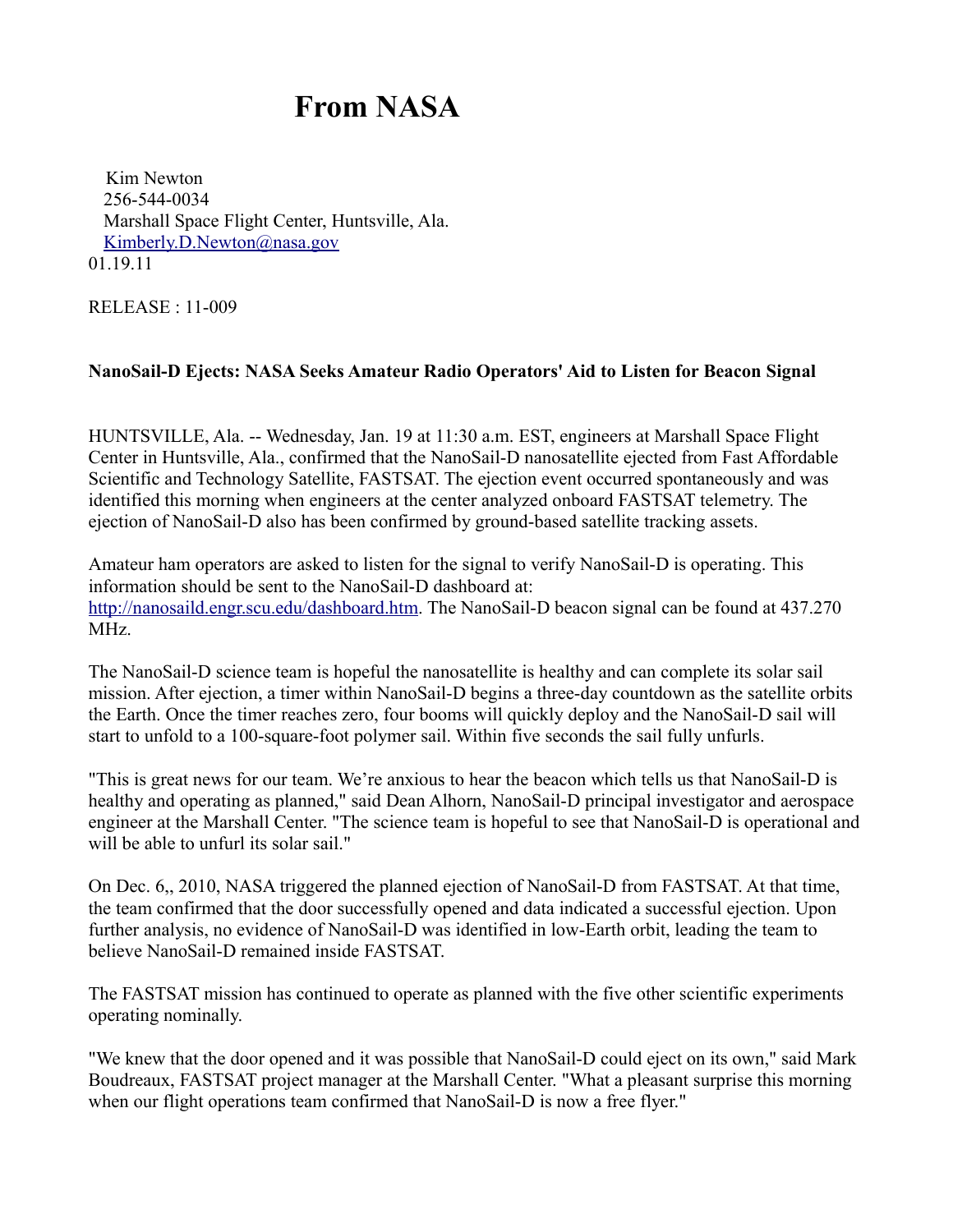If the deployment is successful, NanoSail-D will stay in low-Earth orbit between 70 and 120 days, depending on atmospheric conditions. NanoSail-D is designed to demonstrate deployment of a compact solar sail boom system that could lead to further development of this alternative solar sail propulsion technology and FASTSAT's ability to eject a nano-satellite from a micro-satellite -- while avoiding recontact with the FASTSAT satellite bus.

Follow the NanoSail-D mission operation on Twitter at:

<http://twitter.com/nanosaild>

For additional information on the timeline of the NanoSail-D deployment visit:

[http://www.nasa.gov/pdf/501204main\\_NSD2\\_timeline\\_sequence.pdf](http://www.nasa.gov/pdf/501204main_NSD2_timeline_sequence.pdf)

# **Correction**

## **Aero VE Test Schedule for 2011**

All test sessions are scheduled for 1 p.m. At the White Marsh Library for the following dates:

January 22 **March 19 May 21** September 17 November 19

Walk-ins are welcome. Bring two forms of ID (picture) Fee: \$15 For more information contact Pat Stone AC3F Phone: 410-687-7209  *Email: [ac3fatjuno.com](mailto:ac3f@juno.com)* Website: <http://www.aeroarc.us/vetesting.html>

\*Thank you to the Woodchuck Amateur Radio Club of Parma, Ohio for permission to use their logo. [www.woodchuckradio.org](http://www.woodchuckradio.org/)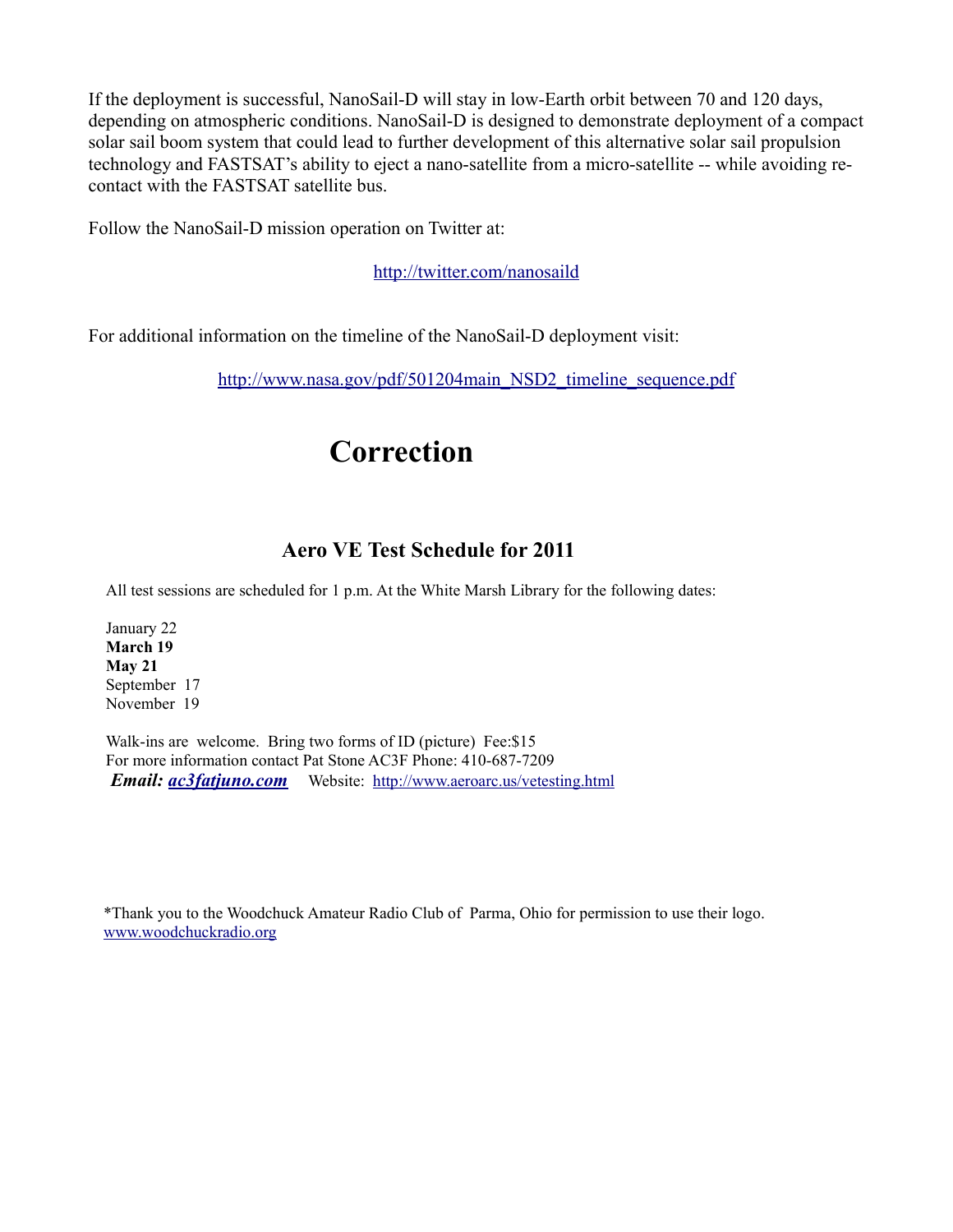# *In Memoriam*

# *Mark Falkenhan*

It is with great sadness that we report the passing of Volunteer Firefighter, Mark Falkenhan , the brother of Aero Member, Eric, WA3TAD. Mark passed away from injuries sustained in a blowout while searching for victims during a four-alarm apartment fire on January 19<sup>th</sup>.

Mark was a pupil at Hawthorne Elementary School and graduated from Mt. Carmel High School. He was a Baltimore County Firefighter and Rescue Trainer for 16 years and retired from that agency to join the U.S. Secret Service where he trained agents in rescue techniques. Mark continued to serve Baltimore County with many different Volunteer Fire Companies.

A viewing was held at Rulh National Guard Armory. A funeral service was held at The Cathederal of Mary Our Queen with burial at Dulaney Valley Memorial Gardens.

In addition to brother Eric, Mark is survived by his wife Gladys; sons, Christian and Garrett; his father, Mr. Casper Falkenhan, and sister, Mrs. Mary Lou Farnsworth.

The Aero Amateur Radio Club extends our sincere condolences to the the family of this true hero of our community. Our thoughts and prayers are with you.

Ed. Note: Donations in honor of Mark may be made to the National Fallen Firefighters Foundation or the Baltimore County Fallen Firefighters Foundation.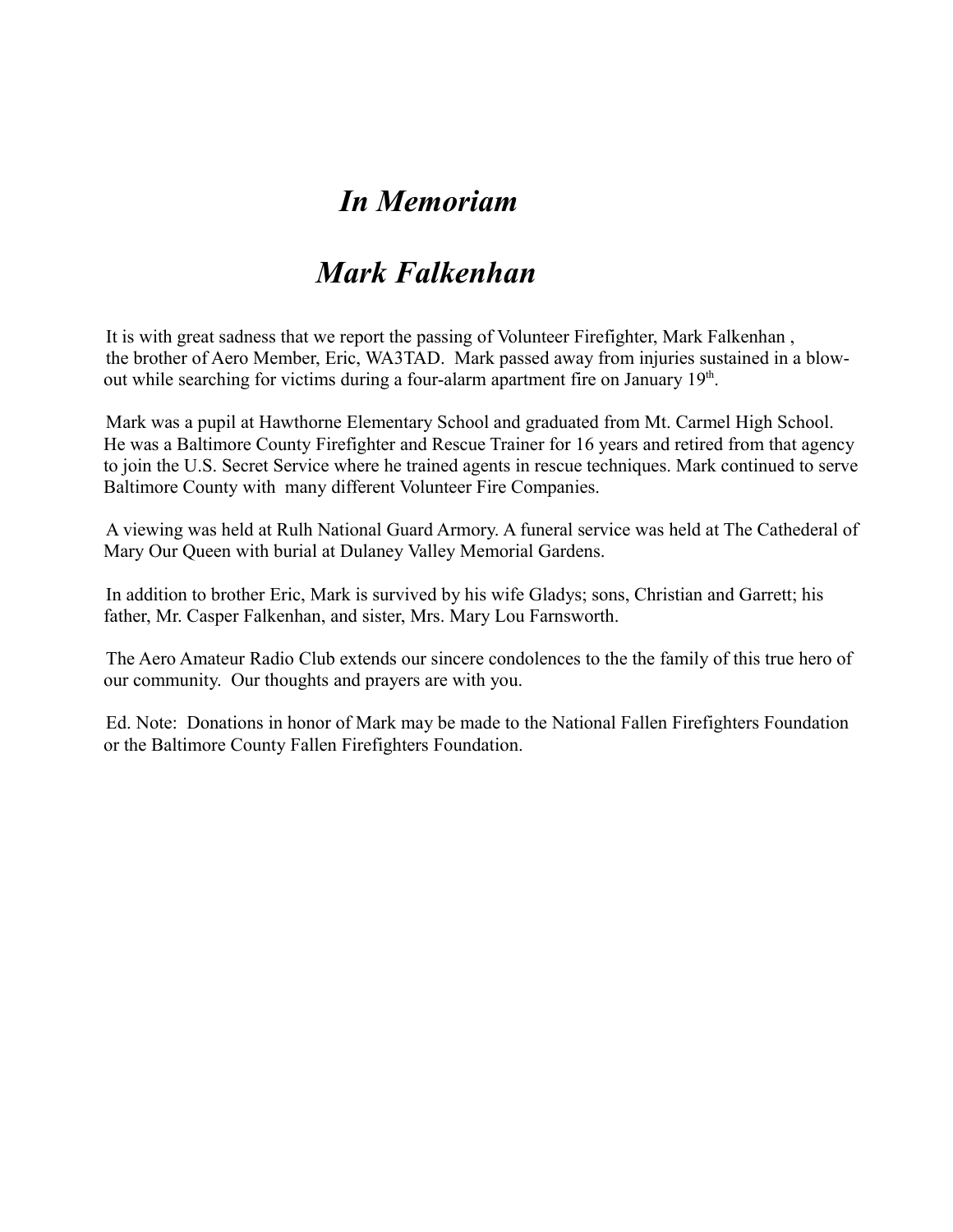

# **February 2011**

|                                   |                        |    | <b>Meeting Coffman's</b><br>7:30 pm |    |    |                                    |
|-----------------------------------|------------------------|----|-------------------------------------|----|----|------------------------------------|
|                                   |                        | 1  | 2                                   | 3  | 4  | 5                                  |
|                                   |                        |    | 10 meter net<br>28.445 Mhz<br>8 pm  |    |    |                                    |
| 6                                 | 7                      | 8  | 9                                   | 10 | 11 | 12                                 |
|                                   | <b>Valentine's Day</b> |    | <b>Meeting Coffman's</b><br>7:30 pm |    |    | <b>ARRLDX</b><br><b>Contest CW</b> |
| 13                                | 14                     | 15 | 16                                  | 17 | 18 | 19                                 |
| <b>ARRL DX</b><br>Contest<br>8 pm | Presidents' Day        |    | 2 meter net<br>147.24 Mhz<br>8 pm   |    |    |                                    |
| 20                                | 21                     | 22 | 23                                  | 24 | 25 | 26                                 |
| 27                                | 28                     |    |                                     |    |    |                                    |
|                                   |                        |    |                                     |    |    |                                    |
|                                   |                        |    |                                     |    |    |                                    |